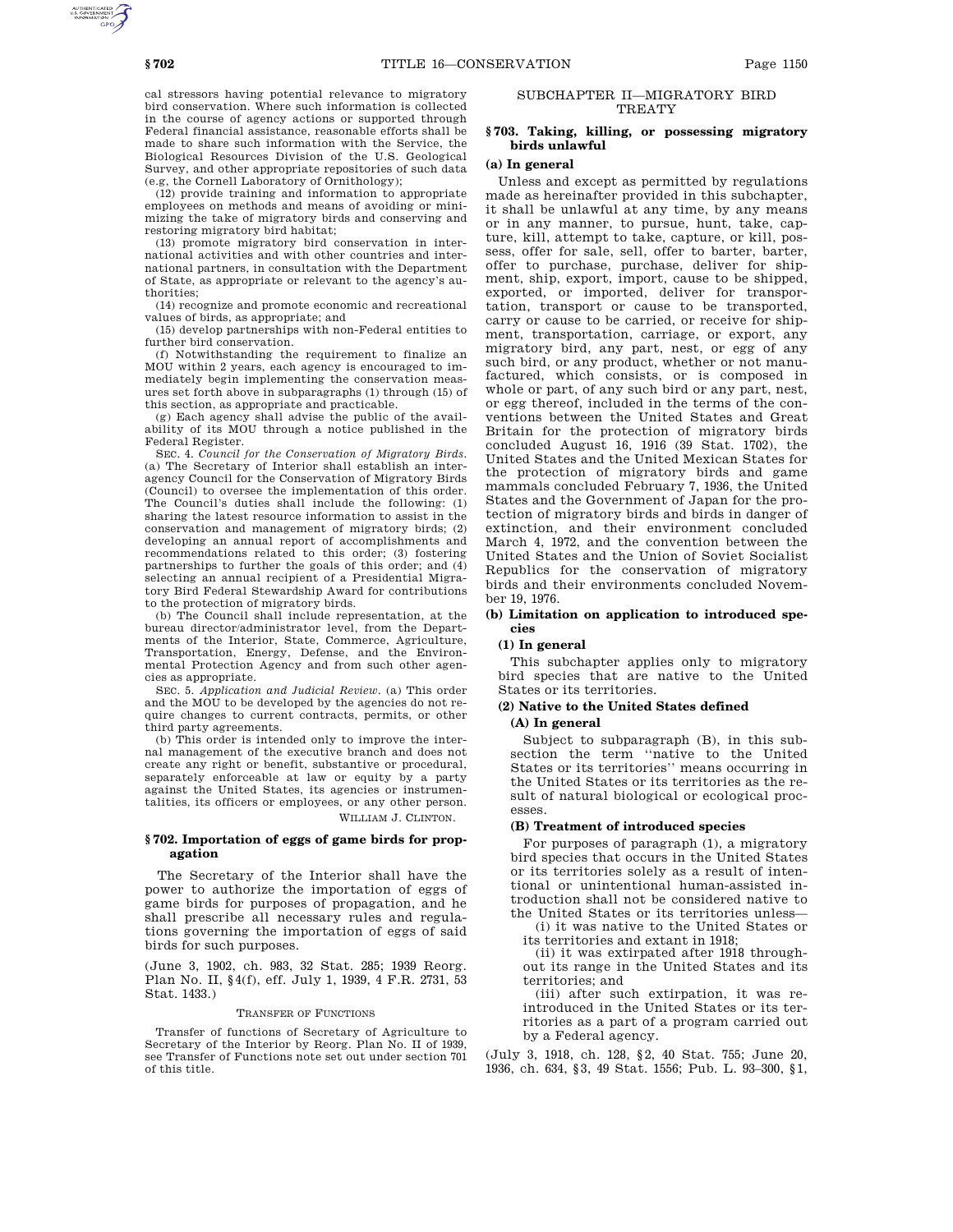June 1, 1974, 88 Stat. 190; Pub. L. 101–233, §15, Dec. 13, 1989, 103 Stat. 1977; Pub. L. 108–447, div. E, title I, §143(b), Dec. 8, 2004, 118 Stat. 3071.)

#### **AMENDMENTS**

2004—Pub. L. 108–447 designated existing provisions as subsec. (a), inserted heading, and added subsec. (b).

1989—Pub. L. 101–233 struck out ''and'' after ''1936,'' and inserted before period at end ''and the convention between the United States and the Union of Soviet Socialist Republics for the conservation of migratory birds and their environments concluded November 19, 1976''.

1974—Pub. L. 93–300 substituted '', any part, nest, or egg of any such bird, or any product, whether or not manufactured, which consists, or is composed in whole or part, of any such bird or any part, nest, or egg thereof" for ", or any part, nest, or egg of any such birds" and '', and the United States and the Government of Japan for the protection of migratory birds and birds in danger of extinction, and their environment concluded March 4, 1972.'' for period at end.

1936—Act June 20, 1936, amended section generally. Prior to amendment, text read as follows: ''Unless and except as permitted by regulations made as hereinafter provided, it shall be unlawful to hunt, take, capture, kill, attempt to take, capture or kill, possess, offer for sale, sell, offer to purchase, purchase, deliver for shipment, ship, cause to be shipped, deliver for transportation, transport, cause to be transported, carry or cause to be carried by any means whatever, receive for shipment, transportation or carriage, or export, at any time or in any manner, any migratory bird, included in the terms of the convention between the United States and Great Britain for the protection of migratory birds concluded August sixteenth, nineteen hundred and sixteen, or any part, nest, or egg of any such bird.''

### EFFECTIVE DATE OF 1974 AMENDMENT

Pub. L. 93–300, §3, June 1, 1974, 88 Stat. 190, provided that: ''The amendments made by this Act [amending this section] shall take effect on the date on which the President proclaims the exchange of ratifications of the convention between the United States and the Government of Japan for the protection of migratory birds and birds in danger of extinction, and their environment, concluded March 4, 1972, or on the date of the enactment of this Act [June 1, 1974], whichever date is later.'

### EFFECTIVE DATE OF 1936 AMENDMENT

Act June 20, 1936, ch. 634, §3, 49 Stat. 1556, provided in part that the amendment by section 3 is effective as of the day aforesaid, meaning the day on which the President shall proclaim the exchange of ratifications of the convention between the United States and the United Mexican States for the protection of migratory birds and game mammals concluded Feb. 7, 1936, or on June 20, 1936, whichever date is later. Such proclamation was made on June 30, 1937. See section 1 of act June 20, 1936, ch. 634, 49 Stat. 1555.

# ELIMINATION OF BARRIERS TO IMPROVE AT-RISK **BRIDGES**

Pub. L. 114–94, div. A, title I, §1439, Dec. 4, 2015, 129 Stat. 1433, provided that:

''(a) TEMPORARY AUTHORIZATION.—

 $(1)$  IN GENERAL.—Until the Secretary of the Interior takes the action described in subsection (b), the take of nesting swallows to facilitate a construction project on a bridge eligible for funding under title 23, United States Code, with any component condition rating of 3 or less (as defined by the National Bridge Inventory General Condition Guidance issued by the Federal Highway Administration) is authorized under the Migratory Bird Treaty Act (16 U.S.C. 703 et seq.) between April 1 and August 31.

''(2) MEASURES TO MINIMIZE IMPACTS.—

''(A) NOTIFICATION BEFORE TAKING.—Prior to the taking of nesting swallows authorized under paragraph (1), any person taking that action shall submit to the Secretary of the Interior a document

that contains— ''(i) the name of the person acting under the au-

thority of paragraph (1) to take nesting swallows; ''(ii) a list of practicable measures that will be undertaken to minimize or mitigate significant adverse impacts on the population of that species;

''(iii) the time period during which activities will be carried out that will result in the taking of that species; and

''(iv) an estimate of the number of birds, by species, to be taken in the proposed action.

''(B) NOTIFICATION AFTER TAKING.—Not later than 60 days after the taking of nesting swallows authorized under paragraph (1), any person taking that action shall submit to the Secretary of the Interior a document that contains the number of birds, by species, taken in the action.

''(b) AUTHORIZATION OF TAKE.— ''(1) IN GENERAL.—The Secretary of the Interior, in consultation with the Secretary [of Transportation], shall promulgate a regulation under the authority of section 3 of the Migratory Bird Treaty Act (16 U.S.C. 704) authorizing the take of nesting swallows to facilitate bridge repair, maintenance, or construction—

(A) without individual permit requirements; and ''(B) under terms and conditions determined to be

consistent with treaties relating to migratory birds that protect swallow species occurring in the United States.

''(2) TERMINATION.—On the effective date of a final rule [promulgated] under this subsection by the Secretary of the Interior, subsection (a) shall have no force or effect.

''(c) SUSPENSION OR WITHDRAWAL OF TAKE AUTHORIZA-TION.—If the Secretary of the Interior, in consultation with the Secretary [of Transportation], determines that taking of nesting swallows carried out under the authority provided in subsection (a)(1) is having a significant adverse impact on swallow populations, the Secretary of the Interior may suspend that authority through publication in the Federal Register.''

#### PUBLICATION OF LIST

Pub. L. 108–447, div. E, title I, §143(c), Dec. 8, 2004, 118 Stat. 3072, provided that:

''(1) IN GENERAL.—Not later than 90 days after the date of enactment of this section [Dec. 8, 2004], the Secretary of the Interior shall publish in the Federal Register a list of all nonnative, human-introduced bird species to which the Migratory Bird Treaty Act (16 U.S.C. 703 et seq.) does not apply. As necessary, the Secretary may update and publish the list of species exempted

from protection of the Migratory Bird Treaty Act. ''(2) PUBLIC COMMENT.—Before publishing the list under paragraph (1), the Secretary shall provide adequate time for public comment.

''(3) EFFECT OF SECTION.—Nothing in this subsection shall delay implementation of other provisions of this section [amending this section and enacting provisions set out as notes under this section and section 710 of this title] or amendments made by this section that exclude nonnative, human-introduced bird species from the application of the Migratory Bird Treaty Act (16 U.S.C. 703 et seq.).''

## RELATIONSHIP OF PUB. L. 108–447 TO TREATIES

Pub. L. 108–447, div. E, title I, §143(d), Dec. 8, 2004, 118 Stat. 3072, provided that: ''It is the sense of Congress that the language of this section [amending this section and enacting provisions set out as notes under this section and section 710 of this title] is consistent with the intent and language of the 4 bilateral treaties implemented by this section.''

### INCIDENTAL TAKING OF MIGRATORY BIRDS DURING MILITARY READINESS ACTIVITIES

Pub. L. 107–314, div. A, title III, §315, Dec. 2, 2002, 116 Stat. 2509, provided that: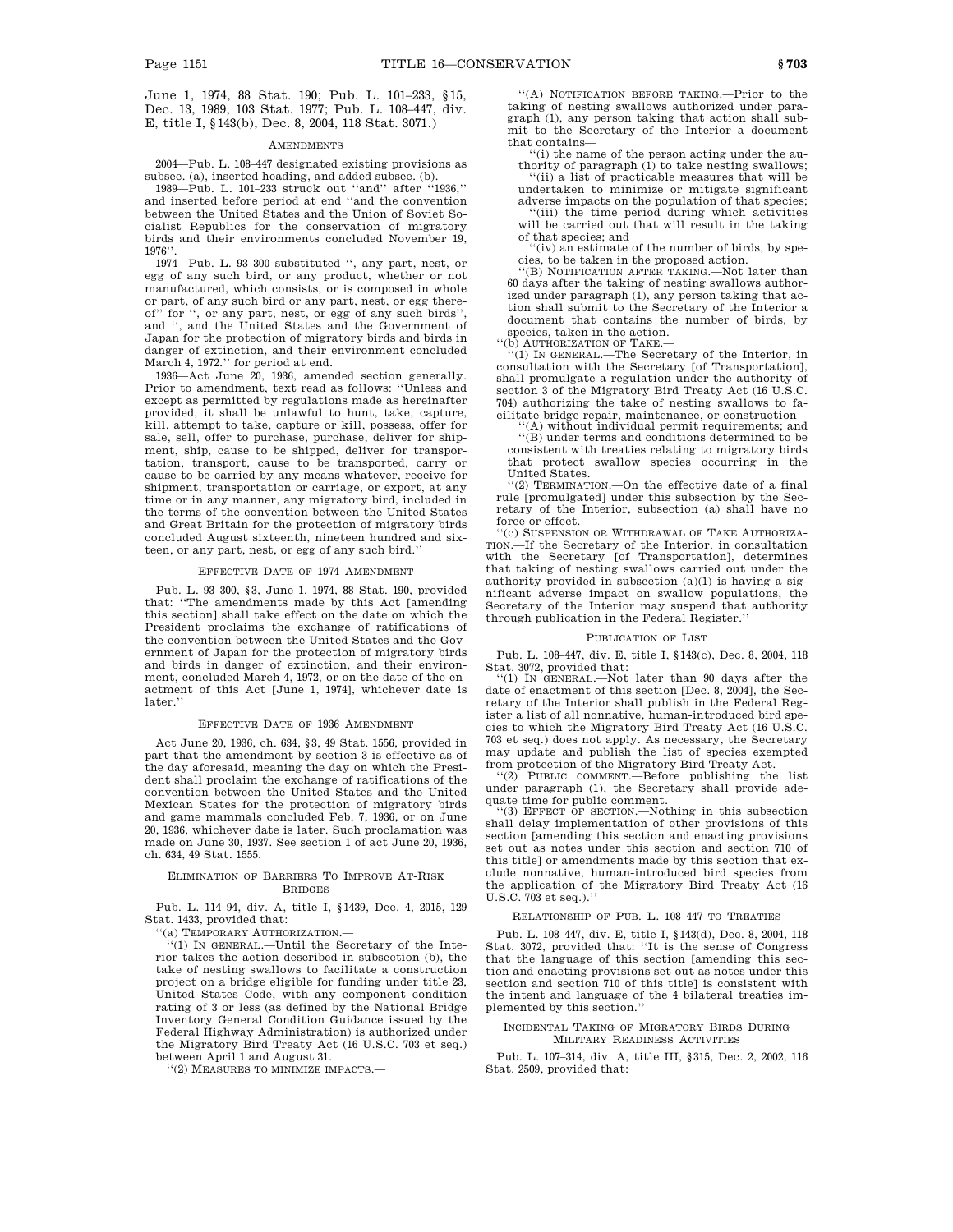''(a) INTERIM AUTHORITY FOR INCIDENTAL TAKINGS.— During the period described in subsection (c), section 2 of the Migratory Bird Treaty Act (16 U.S.C. 703) shall not apply to the incidental taking of a migratory bird by a member of the Armed Forces during a military readiness activity authorized by the Secretary of Defense or the Secretary of the military department concerned.

''(b) IDENTIFICATION OF MEASURES TO MINIMIZE IMPACT OF ACTIVITIES.—During the periods described in subsections (c) and (d), the Secretary of Defense shall, in consultation with the Secretary of the Interior, identify measures—

'(1) to minimize and mitigate, to the extent practicable, any adverse impacts of authorized military readiness activities on affected species of migratory birds; and

 $(2)$  to monitor the impacts of such military readiness activities on affected species of migratory birds. ''(c) PERIOD OF APPLICATION FOR INTERIM AUTHOR-

ITY.—The period described in this subsection is the period beginning on the date of the enactment of this Act [Dec. 2, 2002] and ending on the date on which the Secretary of the Interior publishes in the Federal Register a notice that—

''(1) regulations authorizing the incidental taking of migratory birds by members of the Armed Forces have been prescribed in accordance with the requirements of subsection (d);

''(2) all legal challenges to the regulations and to the manner of their promulgation (if any) have been exhausted as provided in subsection (e); and

'(3) the regulations have taken effect.

'(d) INCIDENTAL TAKINGS AFTER INTERIM PERIOD. $-(1)$ Not later than the expiration of the one-year period beginning on the date of the enactment of this Act, the Secretary of the Interior shall exercise the authority of that Secretary under section 3(a) of the Migratory Bird Treaty Act (16 U.S.C. 704(a)) to prescribe regulations to exempt the Armed Forces for the incidental taking of migratory birds during military readiness activities authorized by the Secretary of Defense or the Secretary of the military department concerned.

'(2) The Secretary of the Interior shall exercise authority under paragraph (1) with the concurrence of the Secretary of Defense.

''(e) LIMITATION ON JUDICIAL REVIEW.—An action seeking judicial review of regulations prescribed pursuant to this section or of the manner of their promulgation must be filed in the appropriate Federal court by not later than the expiration of the 120-day period beginning on the date on which such regulations are published in the Federal Register. Upon the expiration of such period and the exhaustion of any legal challenges to the regulations pursuant to any action filed in such period, there shall be no further judicial review of such regulations or of the manner of their promulgation.<br>
"(f) MILITARY READINESS ACTIVITY.—(1) In this sec-

tion the term 'military readiness activity' includes—

''(A) all training and operations of the Armed Forces that relate to combat; and

''(B) the adequate and realistic testing of military equipment, vehicles, weapons, and sensors for proper operation and suitability for combat use. ''(2) The term does not include—

''(A) the routine operation of installation operating support functions, such as administrative offices, military exchanges, commissaries, water treatment facilities, storage facilities, schools, housing, motor pools, laundries, morale, welfare, and recreation activities, shops, and mess halls;

''(B) the operation of industrial activities; or

''(C) the construction or demolition of facilities used for a purpose described in subparagraph (A) or  $(B)$ .

ARCTIC TUNDRA HABITAT EMERGENCY CONSERVATION

Pub. L. 106–108, Nov. 24, 1999, 113 Stat. 1491, provided that:

''SECTION 1. SHORT TITLE.

''This Act may be cited as the 'Arctic Tundra Habitat Emergency Conservation Act'.

''SEC. 2. FINDINGS AND PURPOSES.

''(a) FINDINGS.—The Congress finds the following:

''(1) The winter index population of mid-continent light geese was 800,000 birds in 1969, while the total population of such geese is more than 5,200,000 birds today.

''(2) The population of mid-continent light geese is expanding by over 5 percent each year, and in the absence of new wildlife management actions it could grow to more than 6,800,000 breeding light geese in 3 years.

''(3) The primary reasons for this unprecedented population growth are—

''(A) the expansion of agricultural areas and the resulting abundance of cereal grain crops in the United States;

''(B) the establishment of sanctuaries along the United States flyways of migrating light geese; and ''(C) a decline in light geese harvest rates.

''(4) As a direct result of this population explosion, the Hudson Bay Lowlands Salt-Marsh ecosystem in

Canada is being systematically destroyed. This ecosystem contains approximately 135,000 acres of essential habitat for migrating light geese and many other avian species. Biologists have testified that one-third of this habitat has been destroyed, one-third is on the brink of devastation, and the remaining one-third is overgrazed.

''(5) The destruction of the Arctic tundra is having a severe negative impact on many avian species that breed or migrate through this habitat, including the following:

''(A) Canada Goose.

''(B) American Wigeon. ''(C) Dowitcher.

''(D) Hudsonian Godwit.

''(E) Stilt Sandpiper.

''(F) Northern Shoveler.

''(G) Red-Breasted Merganser.

''(H) Oldsquaw.

''(I) Parasitic Jaeger.

 $\cdots(j)$  Whimbrel.

''(K) Yellow Rail.

''(6) It is essential that the current population of mid-continent light geese be reduced by 50 percent by the year 2005 to ensure that the fragile Arctic tundra is not irreversibly damaged.

''(b) PURPOSES.—The purposes of this Act are the following:

''(1) To reduce the population of mid-continent light geese.

''(2) To assure the long-term conservation of midcontinent light geese and the biological diversity of the ecosystem upon which many North American migratory birds depend.

''SEC. 3. FORCE AND EFFECT OF RULES TO CON-TROL OVERABUNDANT MID-CONTINENT LIGHT GEESE POPULATIONS.

''(a) FORCE AND EFFECT.—

''(1) IN GENERAL.—The rules published by the Service on February 16, 1999, relating to use of additional hunting methods to increase the harvest of mid-continent light geese (64 Fed. Reg. 7507–7517) and the establishment of a conservation order for the reduction of mid-continent light goose populations (64 Fed. Reg. 7517–7528), shall have the force and effect of law.

''(2) PUBLIC NOTICE.—The Secretary, acting through the Director of the Service, shall take such action as is necessary to appropriately notify the public of the force and effect of the rules referred to in paragraph (1).

''(b) APPLICATION.—Subsection (a) shall apply only during the period that—

''(1) begins on the date of the enactment of this Act [Nov. 24, 1999]; and

''(2) ends on the latest of—

''(A) the effective date of rules issued by the Service after such date of the enactment to control overabundant mid-continent light geese populations;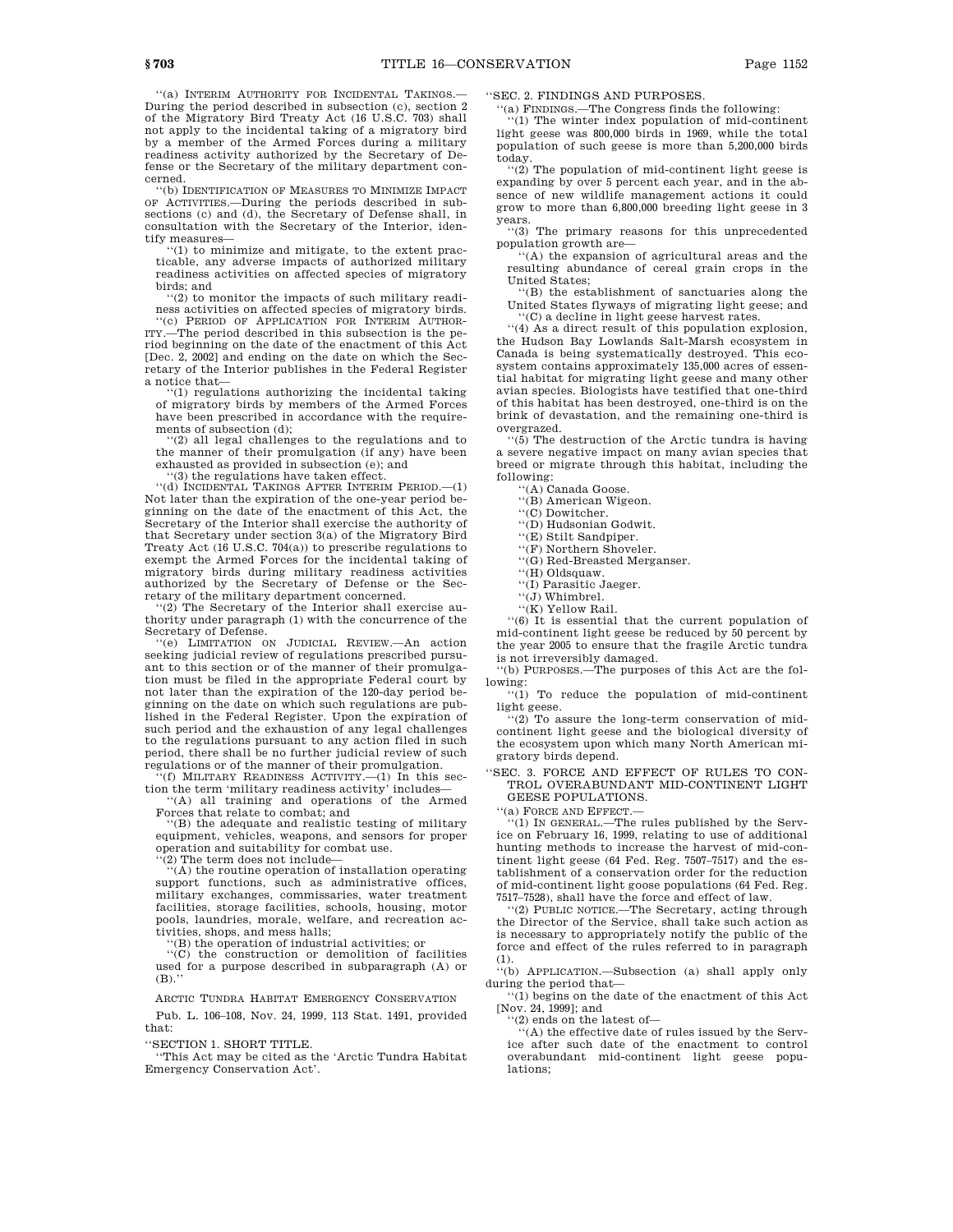''(B) the date of the publication of a final environmental impact statement for such rules under section 102(2)(C) of the National Environmental Policy Act of 1969 (42 U.S.C. 4332(2)(C)); and

''(C) May 15, 2001.

''(c) RULE OF CONSTRUCTION.—This section shall not be construed to limit the authority of the Secretary or the Service to issue rules, under another law, to regulate the taking of mid-continent light geese.

''SEC. 4. COMPREHENSIVE MANAGEMENT PLAN.

''(a) IN GENERAL.—Not later than the end of the period described in section 103(b) [probably means section 3(b)], the Secretary shall prepare, and as appropriate implement, a comprehensive, long-term plan for the management of mid-continent light geese and the conservation of their habitat.

''(b) REQUIRED ELEMENTS.—The plan shall apply principles of adaptive resource management and shall include—

''(1) a description of methods for monitoring the levels of populations and the levels of harvest of midcontinent light geese, and recommendations concerning long-term harvest levels;

'(2) recommendations concerning other means for the management of mid-continent light goose populations, taking into account the reasons for the population growth specified in section 102(a)(3) [probably means section  $2(a)(3)$ ];

''(3) an assessment of, and recommendations relating to, conservation of the breeding habitat of midcontinent light geese;

''(4) an assessment of, and recommendations relating to, conservation of native species of wildlife adversely affected by the overabundance of mid-continent light geese, including the species specified in section  $102(a)(5)$  [probably means section  $2(a)(5)$ ]; and

''(5) an identification of methods for promoting collaboration with the Government of Canada, States, and other interested persons.

'(c) AUTHORIZATION OF APPROPRIATIONS.—There is authorized to be appropriated to carry out this section \$1,000,000 for each of fiscal years 2000 through 2002.

''SEC. 5. DEFINITIONS.

''In this Act:

''(1) MID-CONTINENT LIGHT GEESE.—The term 'midcontinent light geese' means Lesser snow geese (Anser caerulescens caerulescens) and Ross' geese (Anser rossii) that primarily migrate between Canada and the States of Alabama, Arkansas, Colorado, Illinois, Indiana, Iowa, Kansas, Kentucky, Louisiana, Michigan, Minnesota, Mississippi, Missouri, Montana, Nebraska, New Mexico, North Dakota, Ohio, Oklahoma, South Dakota, Tennessee, Texas, Wisconsin, and Wyoming.

''(2) SECRETARY.—The term 'Secretary' means the Secretary of the Interior.

''(3) SERVICE.—The term 'Service' means the United States Fish and Wildlife Service.''

## **§ 704. Determination as to when and how migratory birds may be taken, killed, or possessed**

(a) Subject to the provisions and in order to carry out the purposes of the conventions, referred to in section 703 of this title, the Secretary of the Interior is authorized and directed, from time to time, having due regard to the zones of temperature and to the distribution, abundance, economic value, breeding habits, and times and lines of migratory flight of such birds, to determine when, to what extent, if at all, and by what means, it is compatible with the terms of the conventions to allow hunting, taking, capture, killing, possession, sale, purchase, shipment, transportation, carriage, or export of any such bird, or any part, nest, or egg thereof, and to adopt suitable regulations permitting and governing the same, in accordance with such determinations, which regulations shall become effective when approved by the President.

(b) It shall be unlawful for any person to—

(1) take any migratory game bird by the aid of baiting, or on or over any baited area, if the person knows or reasonably should know that the area is a baited area; or

(2) place or direct the placement of bait on or adjacent to an area for the purpose of causing, inducing, or allowing any person to take or attempt to take any migratory game bird by the aid of baiting on or over the baited area.

(July 3, 1918, ch. 128, §3, 40 Stat. 755; June 20, 1936, ch. 634, §2, 49 Stat. 1556; 1939 Reorg. Plan No. II, §4(f), eff. July 1, 1939, 4 F.R. 2731, 53 Stat. 1433; Pub. L. 105–312, title I, §102, Oct. 30, 1998, 112 Stat. 2956.)

### AMENDMENTS

1998—Pub. L. 105–312 designated existing provisions as subsec. (a) and added subsec. (b).

1936—Act June 20, 1936, substituted ''conventions'' for ''convention'' in two places.

### EFFECTIVE DATE OF 1936 AMENDMENT

Act June 20, 1936, ch. 634, §2, 49 Stat. 1556, provided in part that the amendment by section 2 is effective as of the day aforesaid (June 30, 1937). See note under section 703 of this title.

### TRANSFER OF FUNCTIONS

Transfer of functions of Secretary of Agriculture to Secretary of the Interior by Reorg. Plan, No. II of 1939, see Transfer of Functions note set out under section 701 of this title.

# DELEGATION OF FUNCTIONS

For delegation to Secretary of the Interior of authority vested in President, see Ex. Ord. No. 10752, Feb. 12, 1958, 23 F.R. 973, set out as a note under section 715j of Title 15, Commerce and Trade.

Secretary of the Interior empowered to promulgate regulations under this section without approval, ratification, or other action of President, see section 2(b) of Ex. Ord. No. 10250, June 5, 1951, 16 F.R. 5385, set out as a note under section 301 of Title 3, The President.

### REPORT ON EFFECTS OF 1998 AMENDMENTS

Pub. L. 105–312, title I, §104, Oct. 30, 1998, 112 Stat. 2956, provided that: ''Not later than 5 years after the date of enactment of this Act [Oct. 30, 1998], the Secretary of the Interior shall submit to the Committee on Environment and Public Works of the Senate and the Committee on Resources [now Committee on Natural Resources] of the House of Representatives a report analyzing the effect of the amendments made by section 2 [probably should be section 102, which amended this section], and the general practice of baiting, on migratory bird conservation and law enforcement efforts under the Migratory Bird Treaty Act (16 U.S.C. 701 et seq.) [16 U.S.C. 703 et seq.].''

### **§ 705. Transportation or importation of migratory birds; when unlawful**

It shall be unlawful to ship, transport, or carry, by any means whatever, from one State, Territory, or district to or through another State, Territory, or district, or to or through a foreign country, any bird, or any part, nest, or egg thereof, captured, killed, taken, shipped, transported, or carried at any time contrary to the laws of the State, Territory, or district in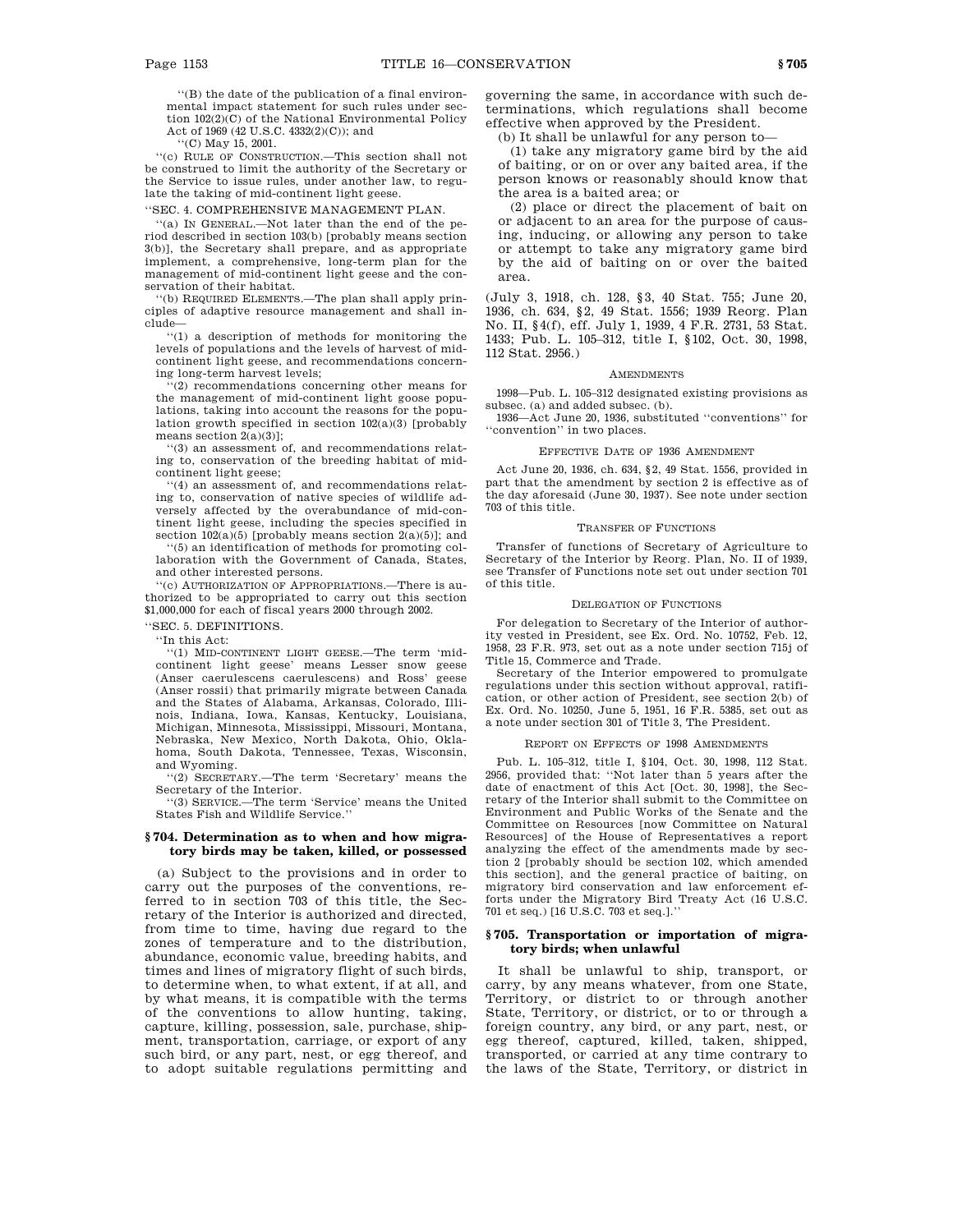which it was captured, killed, or taken, or from which it was shipped, transported, or carried. It shall be unlawful to import any bird, or any part, nest, or egg thereof, captured, killed, taken, shipped, transported, or carried contrary to the laws of any Province of the Dominion of Canada in which the same was captured, killed, or taken, or from which it was shipped, transported, or carried.

(July 3, 1918, ch. 128, §4, 40 Stat. 755; June 20, 1936, ch. 634, §4, 49 Stat. 1556; 1939 Reorg. Plan No. II, §4(f), eff. July 1, 1939, 4 F.R. 2731, 53 Stat. 1433; Pub. L. 91–135, §10, Dec. 5, 1969, 83 Stat. 282.)

#### AMENDMENTS

1969—Pub. L. 91–135 repealed second par., which prohibited shipment of wild game mammals or parts thereof by any person of the United States to and from Mexico, except by permit from the Secretary of the Interior.

1936—Act June 20, 1936, inserted last sentence.

### EFFECTIVE DATE OF 1969 AMENDMENT

Pub. L. 91–135, §11, Dec. 5, 1969, 83 Stat. 282, provided that: ''The provisions of sections 1 through 10 of this Act [enacting sections 668cc–1 to 668cc–6 of this title and amending this section, sections 851, 852, 852a, and 852d of this title, and sections 43, 44, 3054, and 3112 of Title 18, Crimes and Criminal Procedure] shall be effective one hundred and eighty days after the date of enactment of this Act [Dec. 5, 1969].

### EFFECTIVE DATE OF 1936 AMENDMENT

Act June 20, 1936, ch. 634, §4, 49 Stat. 1556, provided in part that the amendment by section 4 is effective as of the day aforesaid (June 30, 1937). See note under section 703 of this title.

#### TRANSFER OF FUNCTIONS

Transfer of functions of Secretary of Agriculture to Secretary of the Interior by Reorg. Plan No. II of 1939, see Transfer of Functions note set out under section 701 of this title.

# **§ 706. Arrests; search warrants**

Any employee of the Department of the Interior authorized by the Secretary of the Interior to enforce the provisions of this subchapter shall have power, without warrant, to arrest any person committing a violation of this subchapter in his presence or view and to take such person immediately for examination or trial before an officer or court of competent jurisdiction; shall have power to execute any warrant or other process issued by an officer or court of competent jurisdiction for the enforcement of the provisions of this subchapter; and shall have authority, with a search warrant, to search any place. The several judges of the courts established under the laws of the United States, and United States magistrate judges may, within their respective jurisdictions, upon proper oath or affirmation showing probable cause, issue warrants in all such cases. All birds, or parts, nests, or eggs thereof, captured, killed, taken, sold or offered for sale, bartered or offered for barter, purchased, shipped, transported, carried, imported, exported, or possessed contrary to the provisions of this subchapter or of any regulation prescribed thereunder shall, when found, be seized and, upon conviction of the offender or upon judgment of a court of the United States that the same were captured, killed, taken, sold or offered for sale, bartered or offered for barter, purchased, shipped, transported, carried, imported, exported, or possessed contrary to the provisions of this subchapter or of any regulation prescribed thereunder, shall be forfeited to the United States and disposed of by the Secretary of the Interior in such manner as he deems appropriate.

(July 3, 1918, ch. 128, §5, 40 Stat. 756; 1939 Reorg. Plan No. II, §4(f), eff. July 1, 1939, 4 F.R. 2731, 53 Stat. 1433; Pub. L. 90–578, title IV, §402(b)(2), Oct. 17, 1968, 82 Stat. 1118; Pub. L. 95–616, §3(h)(1), Nov. 8, 1978, 92 Stat. 3111; Pub. L. 101–650, title III, §321, Dec. 1, 1990, 104 Stat. 5117.)

### AMENDMENTS

1978—Pub. L. 95–616 made provisions respecting seizures and judgment of court applicable to birds, or parts, nests, or eggs sold or offered for sale, bartered or offered for barter, purchased, imported and exported and substituted ''any regulation prescribed thereunder'' in two places for ''any regulations made pursuant thereto'' and ''any regulation made pursuant thereto'' and provision for disposition of the birds, etc., by Secretary of the Interior in such manner as he deems appropriate for prior provision for such disposition as directed by court having jurisdiction.

### CHANGE OF NAME

''United States magistrate judges'' substituted for ''United States magistrates'' in text pursuant to section 321 of Pub. L. 101–650, set out as a note under section 631 of Title 28, Judiciary and Judicial Procedure. Previously, ''United States magistrates'' substituted in text for ''United States commissioners'' pursuant to Pub. L. 90–578. See chapter 43 (§631 et seq.) of Title 28.

### TRANSFER OF FUNCTIONS

Enforcement functions of Secretary or other official in Department of the Interior related to compliance with protection of certain birds under this subchapter with respect to pre-construction, construction, and initial operation of transportation system for Canadian and Alaskan natural gas transferred to Federal Inspector, Office of Federal Inspector for Alaska Natural Gas Transportation System, until first anniversary of date of initial operation of Alaska Natural Gas Transportation System, see Reorg. Plan No. 1 of 1979, §§102(e), 203(a), 44 F.R. 33663, 33666, 93 Stat. 1373, 1376, effective July 1, 1979, set out in the Appendix to Title 5, Government Organization and Employees. Office of Federal Inspector for the Alaska Natural Gas Transportation System abolished and functions and authority vested in Inspector transferred to Secretary of Energy by section 3012(b) of Pub. L. 102–486, set out as an Abolition of Office of Federal Inspector note under section 719e of Title 15, Commerce and Trade. Functions and authority vested in Secretary of Energy subsequently transferred to Federal Coordinator for Alaska Natural Gas Transportation Projects by section 720d(f) of Title 15.

Transfer of functions of Secretary of Agriculture to Secretary of the Interior by Reorg. Plan No. II of 1939, see Transfer of Functions note set out under section 701 of this title.

### **§ 707. Violations and penalties; forfeitures**

(a) Except as otherwise provided in this section, any person, association, partnership, or corporation who shall violate any provisions of said conventions or of this subchapter, or who shall violate or fail to comply with any regulation made pursuant to this subchapter shall be deemed guilty of a misdemeanor and upon conviction thereof shall be fined not more than \$15,000 or be imprisoned not more than six months, or both.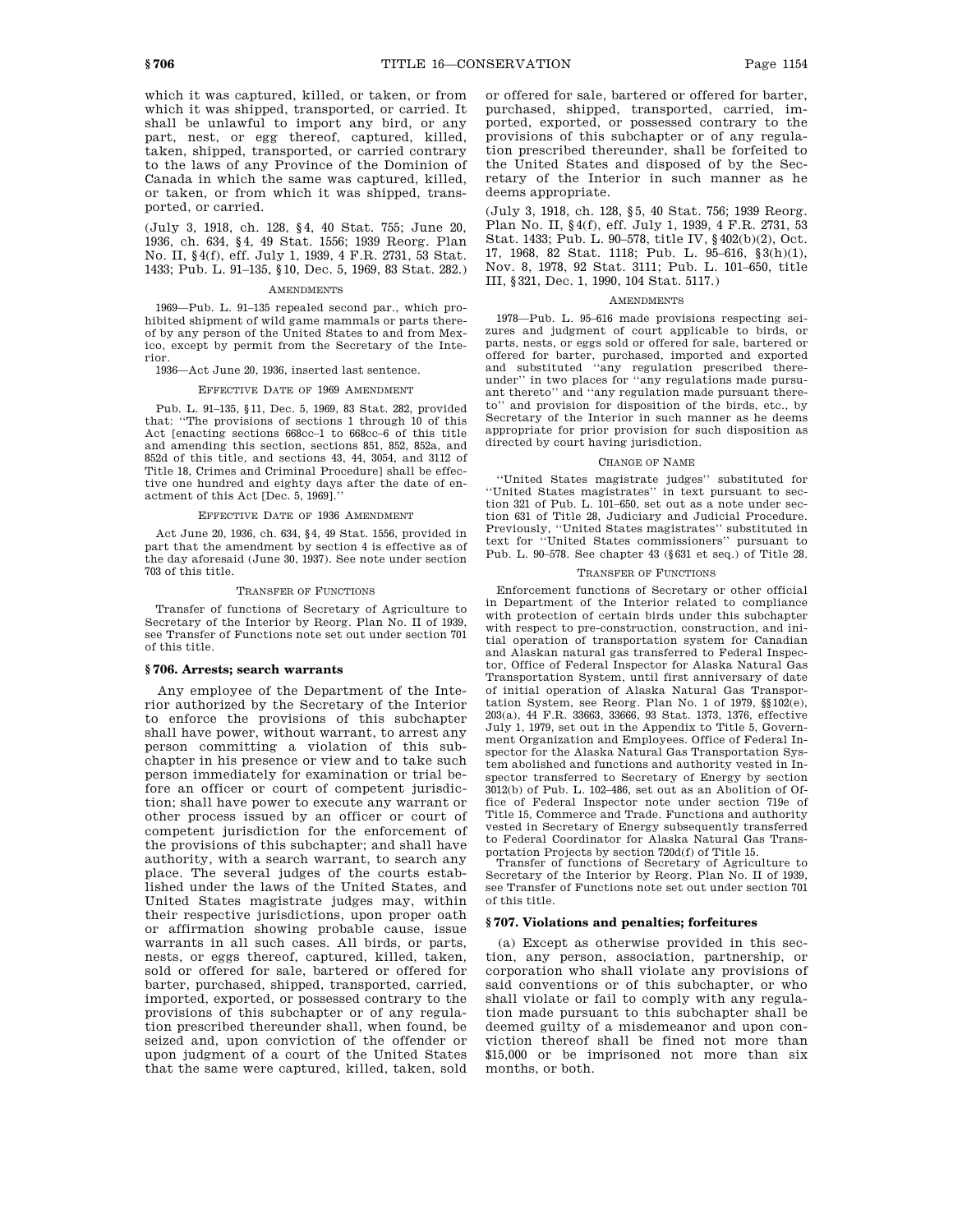(b) Whoever, in violation of this subchapter, shall knowingly—

(1) take by any manner whatsoever any migratory bird with intent to sell, offer to sell, barter or offer to barter such bird, or

(2) sell, offer for sale, barter or offer to barter, any migratory bird shall be guilty of a felony and shall be fined not more than \$2,000 or imprisoned not more than two years, or both.

(c) Whoever violates section 704(b)(2) of this title shall be fined under title 18, imprisoned not more than 1 year, or both.

(d) All guns, traps, nets and other equipment, vessels, vehicles, and other means of transportation used by any person when engaged in pursuing, hunting, taking, trapping, ensnaring, capturing, killing, or attempting to take, capture, or kill any migratory bird in violation of this subchapter with the intent to offer for sale, or sell, or offer for barter, or barter such bird in violation of this subchapter shall be forfeited to the United States and may be seized and held pending the prosecution of any person arrested for violating this subchapter and upon conviction for such violation, such forfeiture shall be adjudicated as a penalty in addition to any other provided for violation of this subchapter. Such forfeited property shall be disposed of and accounted for by, and under the authority of, the Secretary of the Interior.

(July 3, 1918, ch. 128, §6, 40 Stat. 756; June 20, 1936, ch. 634, §2, 49 Stat. 1556; Pub. L. 86–732, Sept. 8, 1960, 74 Stat. 866; Pub. L. 99–645, title V, §501, Nov. 10, 1986, 100 Stat. 3590; Pub. L. 105–312, title I, §103, Oct. 30, 1998, 112 Stat. 2956.)

#### AMENDMENTS

1998—Subsec. (a). Pub. L. 105–312, §103(1), substituted ''\$15,000'' for ''\$500''.

Subsecs. (c), (d). Pub. L. 105–312, §103(2), (3), added subsec. (c) and redesignated former subsec. (c) as (d).

1986—Subsec. (b). Pub. L. 99–645 substituted ''shall knowingly'' for ''shall'' in introductory provisions.

1960—Pub. L. 86–732 designated existing provisions as subsec. (a), inserted ''Except as otherwise provided in this section'', and added subsecs. (b) and (c).

1936—Act June 20, 1936, substituted ''conventions'' for ''convention''.

### EFFECTIVE DATE OF 1936 AMENDMENT

Act June 20, 1936, ch. 634, §2, 49 Stat. 1556, provided in part that the amendment by section 2 is effective as of the day aforesaid (June 30, 1937). See note under section 703 of this title.

#### TRANSFER OF FUNCTIONS

For transfer of certain enforcement functions of Secretary or other official in Department of the Interior under this subchapter to Federal Inspector, Office of Federal Inspector for the Alaska Natural Gas Transportation System, and subsequent transfer to Secretary of Energy, then to Federal Coordinator for Alaska Natural Gas Transportation Projects, see Transfer of Functions note set out under section 706 of this title.

### **§ 708. State or Territorial laws or regulations**

Nothing in this subchapter shall be construed to prevent the several States and Territories from making or enforcing laws or regulations not inconsistent with the provisions of said conventions or of this subchapter, or from making or enforcing laws or regulations which shall give further protection to migratory birds, their nests, and eggs, if such laws or regulations do not extend the open seasons for such birds beyond the dates approved by the President in accordance with section 704 of this title.

(July 3, 1918, ch. 128, §7, 40 Stat. 756; June 20, 1936, ch. 634, §2, 49 Stat. 1556.)

### **AMENDMENTS**

1936—Act June 20, 1936, substituted ''conventions'' for ''convention''.

## EFFECTIVE DATE OF 1936 AMENDMENT

Act June 20, 1936, ch. 634, §2, 49 Stat. 1556, provided in part that the amendment by section 2 is effective as of the day aforesaid (June 30, 1937). See note under section 703 of this title.

### **§ 709. Omitted**

#### CODIFICATION

Section, act July 3, 1918, ch. 128, §8, 40 Stat. 756, authorized taking and use of migratory birds, nests, or eggs for scientific or propagating purposes until adoption and approval, pursuant to section 704 of this title, of regulations dealing therewith. Regulations were promulgated by Proc. July 31, 1918, 40 Stat. 1812.

### **§ 709a. Authorization of appropriations**

There is hereby authorized to be appropriated, from time to time, out of any money in the Treasury not otherwise appropriated, such amounts as may be necessary to carry out the provisions and to accomplish the purposes of said conventions and of this subchapter and regulations made pursuant thereto, and the Secretary of the Interior is authorized out of such moneys to employ in the city of Washington and elsewhere such persons and means as he may deem necessary for such purpose and may cooperate with local authorities in the protection of migratory birds and make the necessary investigations connected therewith.

(July 3, 1918, ch. 128, §9, as added June 20, 1936, ch. 634, §5, 49 Stat. 1556; amended 1939 Reorg. Plan No. II, §4(f), eff. July 1, 1939, 4 F.R. 2731, 53 Stat. 1433.)

#### EFFECTIVE DATE

Act June 20, 1936, ch. 634, §5, 49 Stat. 1556, provided in part that this section is effective as of the day aforesaid (June 30, 1937). See Effective Date of 1936 Amendment note set out under section 703 of this title.

#### TRANSFER OF FUNCTIONS

For transfer of certain enforcement functions of Secretary or other official in Department of the Interior under this subchapter to Federal Inspector, Office of Federal Inspector for Alaska Natural Gas Transportation System, and subsequent transfer to Secretary of Energy, then to Federal Coordinator for Alaska Natural Gas Transportation Projects, see Transfer of Functions note set out under section 706 of this title.

Transfer of functions of Secretary of Agriculture to Secretary of the Interior by Reorg. Plan No. II of 1939, see Transfer of Functions note set out under section 701 of this title.

### AVAILABILITY OF FUNDS

Act June 20, 1936, ch. 634, §6, 49 Stat. 1557, provided: ''That all moneys now or hereafter available for administration and enforcement of said Act approved July 3, 1918 [this subchapter], shall be equally available for the administration and enforcement of said Act as hereby amended.''